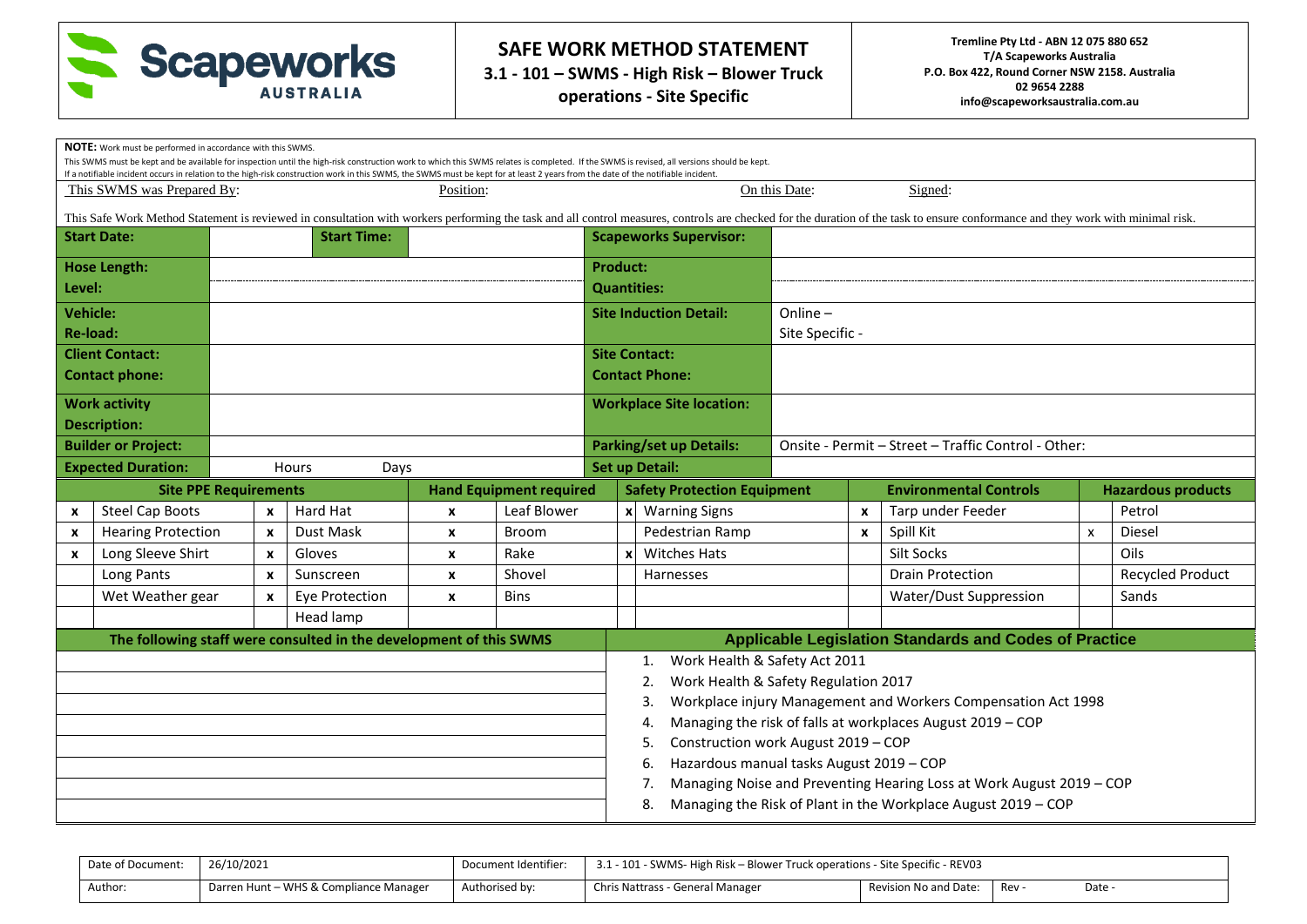

**3.1 - 101 – SWMS - High Risk – Blower Truck operations - Site Specific**

|                              |                                                                                           | ELIMINATION - Get rid of the risk all together - Is there a need to do it.                                                            |                                          |  |  |  |  |  |
|------------------------------|-------------------------------------------------------------------------------------------|---------------------------------------------------------------------------------------------------------------------------------------|------------------------------------------|--|--|--|--|--|
| or reducing risks.           | Hierarchy of Control - The hierarchy of control is a step-by-step approach to eliminating | <b>SUBSTITUTION</b> - Replace the hazard with something safer $-$ e.g. access                                                         |                                          |  |  |  |  |  |
|                              | A risk of harm to someone occurs when a hazard cannot be removed from the                 | <b>ISOLATION</b> - Limit access to the area - put in exclusion zones                                                                  |                                          |  |  |  |  |  |
| workplace.                   |                                                                                           | ENGINEERING - Design and plan systems or process to lesson risk - certified clamps to scaffold or building to support pipes           |                                          |  |  |  |  |  |
|                              | If a hazard cannot be eliminated, the potential for injury must be minimised and the risk | ADMINISTRATION - Communicate risks to workers and alert others around you - Train workers in the SWMS, Toolbox meeting, site prestart |                                          |  |  |  |  |  |
| managed on an ongoing basis. |                                                                                           | PPE - If the risk still exists use appropriate for the task - e.g. earmuffs, harnesses, chin strap on hat                             |                                          |  |  |  |  |  |
| <b>High risk</b>             | Risk of a person falling more than 2                                                      | Work on a telecommunication tower                                                                                                     | Demolition of load-bearing structure     |  |  |  |  |  |
| construction work:           | metres (Note: in some jurisdictions this is                                               |                                                                                                                                       |                                          |  |  |  |  |  |
|                              | 3 metres)                                                                                 |                                                                                                                                       |                                          |  |  |  |  |  |
|                              | Likely to involve disturbing asbestos                                                     | Temporary load-bearing support for structural alterations or                                                                          | Work in or near a confined space         |  |  |  |  |  |
|                              |                                                                                           | repairs                                                                                                                               |                                          |  |  |  |  |  |
|                              | Work in or near a shaft or trench                                                         | $\Box$ Use of explosives                                                                                                              | Work on or near pressurised gas mains or |  |  |  |  |  |
|                              | deeper than 1.5 m or a tunnel                                                             |                                                                                                                                       | piping                                   |  |  |  |  |  |
|                              | $\Box$ Work on or near chemical, fuel, or                                                 | $\Box$ Work on or near energised electrical installations or services                                                                 | $\Box$ Work in an area that may have a   |  |  |  |  |  |
|                              | refrigerant lines                                                                         |                                                                                                                                       | contaminated or flammable atmosphere     |  |  |  |  |  |
|                              | Tilt-up or precast concrete elements                                                      | Work on, in or adjacent to a road, railway, shipping lane or other                                                                    | Work in an area with movement of         |  |  |  |  |  |
|                              |                                                                                           | traffic corridor in use by traffic other than pedestrians                                                                             | powered mobile plant                     |  |  |  |  |  |
|                              |                                                                                           |                                                                                                                                       | Diving work                              |  |  |  |  |  |
|                              | Work in areas with artificial extremes                                                    | $\Box$ Work in or near water or other liquid that involves a risk of                                                                  |                                          |  |  |  |  |  |
|                              | of temperature                                                                            | drowning                                                                                                                              |                                          |  |  |  |  |  |
|                              | Person responsible for ensuring compliance with SWMS:                                     | Supervisor overseeing workers on site.<br><b>Date SWMS</b>                                                                            |                                          |  |  |  |  |  |
|                              |                                                                                           | received:                                                                                                                             |                                          |  |  |  |  |  |
|                              | What measures are in place to ensure compliance with the                                  | Training and reviewing with workers, Safe operation procedures, Verification of Competency (VOC), Pre-Start Toolbox                   |                                          |  |  |  |  |  |
| SWMS?                        |                                                                                           |                                                                                                                                       |                                          |  |  |  |  |  |
|                              | Person responsible for reviewing SWMS control measures:                                   | <b>Date SWMS</b>                                                                                                                      |                                          |  |  |  |  |  |
|                              |                                                                                           | received by                                                                                                                           |                                          |  |  |  |  |  |
|                              |                                                                                           | reviewer:                                                                                                                             |                                          |  |  |  |  |  |
|                              |                                                                                           |                                                                                                                                       |                                          |  |  |  |  |  |
|                              | How will the SWMS control measures be reviewed?                                           | SWMS must be reviewed by the Principal Contractor, against criteria defined by them, before the work activity                         |                                          |  |  |  |  |  |
|                              |                                                                                           | commences. Note that any issues with the SWMS must be rectified prior to work commencement.                                           |                                          |  |  |  |  |  |
| <b>Review date:</b>          |                                                                                           | <b>Reviewer's</b>                                                                                                                     |                                          |  |  |  |  |  |
|                              |                                                                                           | signature:                                                                                                                            |                                          |  |  |  |  |  |
|                              |                                                                                           |                                                                                                                                       |                                          |  |  |  |  |  |

| Date of Document: | 26/10/2021                             | Document Identifier: |                                  | 3.1 - 101 - SWMS- High Risk – Blower Truck operations - Site Specific - REV03 |     |      |  |  |  |  |
|-------------------|----------------------------------------|----------------------|----------------------------------|-------------------------------------------------------------------------------|-----|------|--|--|--|--|
| Author:           | Darren Hunt - WHS & Compliance Manager | Authorised by:       | Chris Nattrass - General Manager | Revision No and Date:                                                         | Rev | Date |  |  |  |  |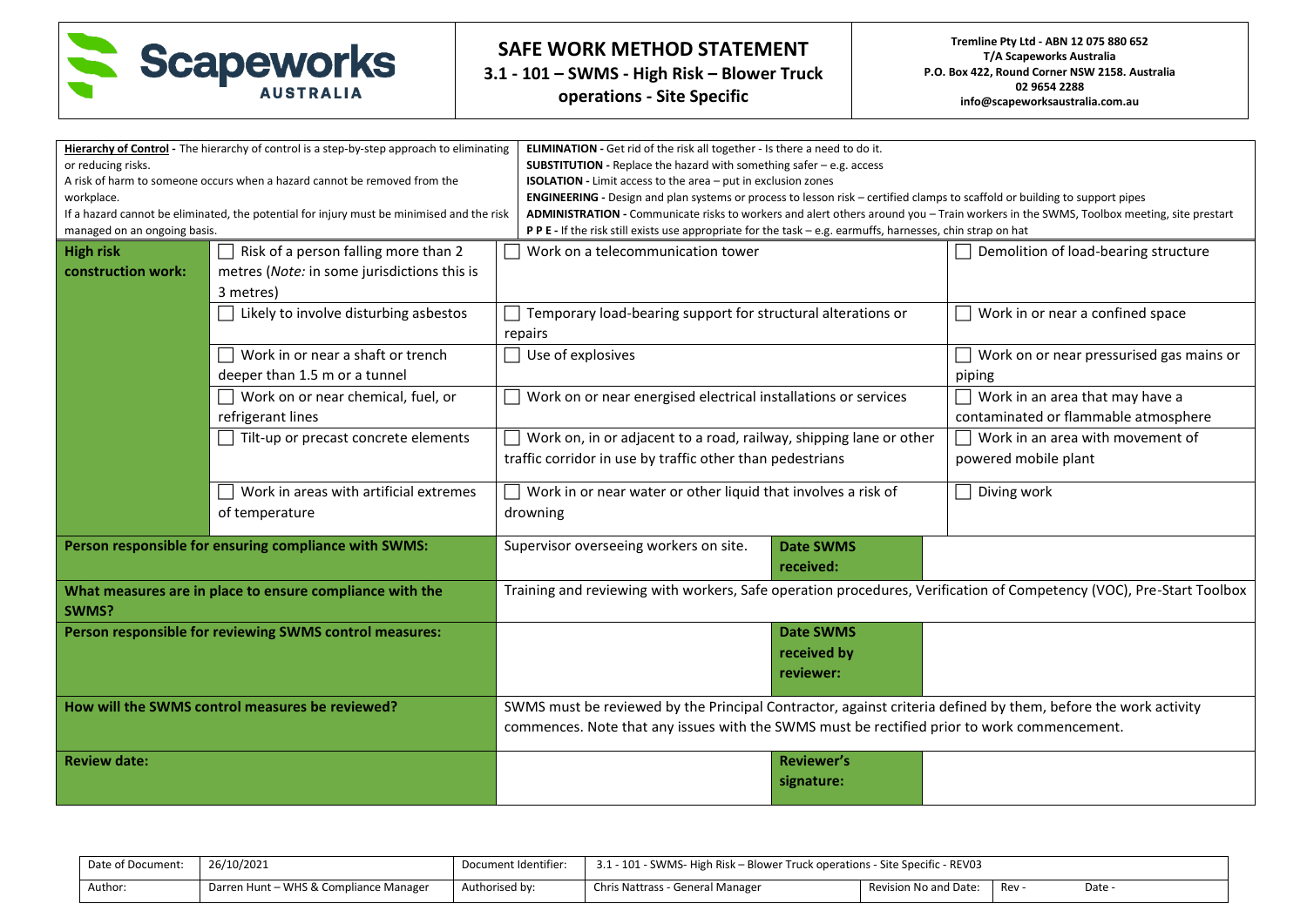

A Safe Work Method Statement (SWMS) is a formal and often legal document which outlines the specific requirements involved with performing a specific task/activity. Safe work method statement (SWMS) must be kept If a notifiable incident occurs in relation to high-risk construction work to which the SWMS relates, then the SWMS must be kept for at

|                     |                | <b>RISK MATRIX - The risk</b>                                                                                                                                                                                                              |                                                               |                                                               | <b>Consequence</b>                                        |                                                                     |                                                        |
|---------------------|----------------|--------------------------------------------------------------------------------------------------------------------------------------------------------------------------------------------------------------------------------------------|---------------------------------------------------------------|---------------------------------------------------------------|-----------------------------------------------------------|---------------------------------------------------------------------|--------------------------------------------------------|
|                     |                | matrix assesses the likelihood and<br>consequence of a hazard. This                                                                                                                                                                        | 1                                                             | $\overline{2}$                                                | 3                                                         | 4                                                                   | 5                                                      |
| potential incident. |                | assessment determines the level<br>of risk associated with the hazard.<br>Likelihood is the probability that<br>something might happen.<br>Consequence is defined as the<br>most probable result of the<br>Likelihood x Consequence = risk | Insignificant<br>- No Injuries /<br>Minimal<br>financial loss | Minor-<br>First aide<br>treatment<br>medium<br>financial loss | Moderate -<br>Medical<br>Treatment/high<br>financial loss | Major $-$<br><b>Hospital loss</b><br>time / large<br>financial loss | Catastrophic<br>- Death /<br>Massive<br>financial loss |
|                     | 5              | <b>Almost</b>                                                                                                                                                                                                                              | $\overline{\mathbf{5}}$                                       | 10                                                            | 15                                                        | 20                                                                  | 25                                                     |
|                     |                | $Certain -$                                                                                                                                                                                                                                | <b>Moderate</b>                                               | high                                                          | high                                                      | <b>Catastrophic</b>                                                 | <b>Catastrophic</b>                                    |
|                     |                | Occurs Often                                                                                                                                                                                                                               |                                                               |                                                               |                                                           |                                                                     |                                                        |
|                     | 4              | $Likely - Could$                                                                                                                                                                                                                           | $\overline{\mathbf{a}}$                                       | $\bf{8}$                                                      | 12                                                        | 16                                                                  | 20                                                     |
|                     |                | easily happen                                                                                                                                                                                                                              | <b>Moderate</b>                                               | <b>Moderate</b>                                               | high                                                      | <b>Catastrophic</b>                                                 | <b>Catastrophic</b>                                    |
|                     | 3              | Possible -                                                                                                                                                                                                                                 | 3                                                             | 6                                                             | q                                                         | 12                                                                  | 15                                                     |
|                     |                | could happen                                                                                                                                                                                                                               | low                                                           | <b>Moderate</b>                                               | <b>Moderate</b>                                           | high                                                                | high                                                   |
| Likelihood          |                | and known to                                                                                                                                                                                                                               |                                                               |                                                               |                                                           |                                                                     |                                                        |
|                     | $\overline{2}$ | Unlikely $-$                                                                                                                                                                                                                               | $\overline{2}$                                                | 4                                                             | $6\overline{6}$                                           | $\overline{\mathbf{8}}$                                             | 10                                                     |
|                     |                | Potential to                                                                                                                                                                                                                               | low                                                           | <b>Moderate</b>                                               | <b>Moderate</b>                                           | <b>Moderate</b>                                                     | high                                                   |
|                     |                | happen                                                                                                                                                                                                                                     |                                                               |                                                               |                                                           |                                                                     |                                                        |
|                     | $\mathbf{1}$   | $Rare -$                                                                                                                                                                                                                                   | 1                                                             | $\overline{2}$                                                | 3                                                         | $\overline{a}$                                                      | 5                                                      |
|                     |                | Extreme                                                                                                                                                                                                                                    | low                                                           | low                                                           | low                                                       | <b>Moderate</b>                                                     | <b>Moderate</b>                                        |
|                     |                | circumstances                                                                                                                                                                                                                              |                                                               |                                                               |                                                           |                                                                     |                                                        |
|                     |                | to happen                                                                                                                                                                                                                                  |                                                               |                                                               |                                                           |                                                                     |                                                        |

least 2 years from the occurrence of the notifiable incident.

The risk matrix is based on two intersecting factors: the likelihood that the risk event will occur, and the potential impact that the risk event will have on the business. In other words, it's a tool that helps you visualize the probability vs. the severity of a potential risk.

**1. Identifying hazards** − physical work environment − equipment, materials and substances used − work tasks and how they are performed, and − work design and management.

**2. How to assess risks** – Look at what could happen if someone is exposed to a hazard and the likelihood of it happening.

**3. How to control risks** - The most important step in managing risks involves eliminating them so far as is reasonably practicable, or if that is not reasonably practicable, minimising the risks so far as is reasonably practicable.

The ways of controlling risks are ranked from the highest level of protection and reliability to the lowest, the hierarchy of control measures can be applied in relation to any risk. The WHS Regulations make it mandatory for duty holders to work through this hierarchy when managing certain risks.

**4. How to review controls** - The WHS Regulations require a risk management process for specific risks. That process includes circumstances where you must review your control measures for those risks and, if necessary, change them.

A review is required:

- **-** When the control measure is not effective in controlling the risk
- **-** Before a change at the workplace that is likely to give rise to a new or different health and safety risk that the control measure may not effectively control
- **-** if a new hazard or risk is identified
- **-** if the results of consultation indicate that a review is necessary, or
- **-** if a health and safety representative request a review.

| Date of Document: | 26/10/2021                             | Document Identifier: | 1 - 101 - SWMS- High Risk – Blower Truck operations - Site Specific - REV03 |                              |     |        |  |  |  |
|-------------------|----------------------------------------|----------------------|-----------------------------------------------------------------------------|------------------------------|-----|--------|--|--|--|
| Author:           | Darren Hunt – WHS & Compliance Manager | Authorised by:       | Chris Nattrass - General Manager                                            | <b>Revision No and Date:</b> | Rev | Date - |  |  |  |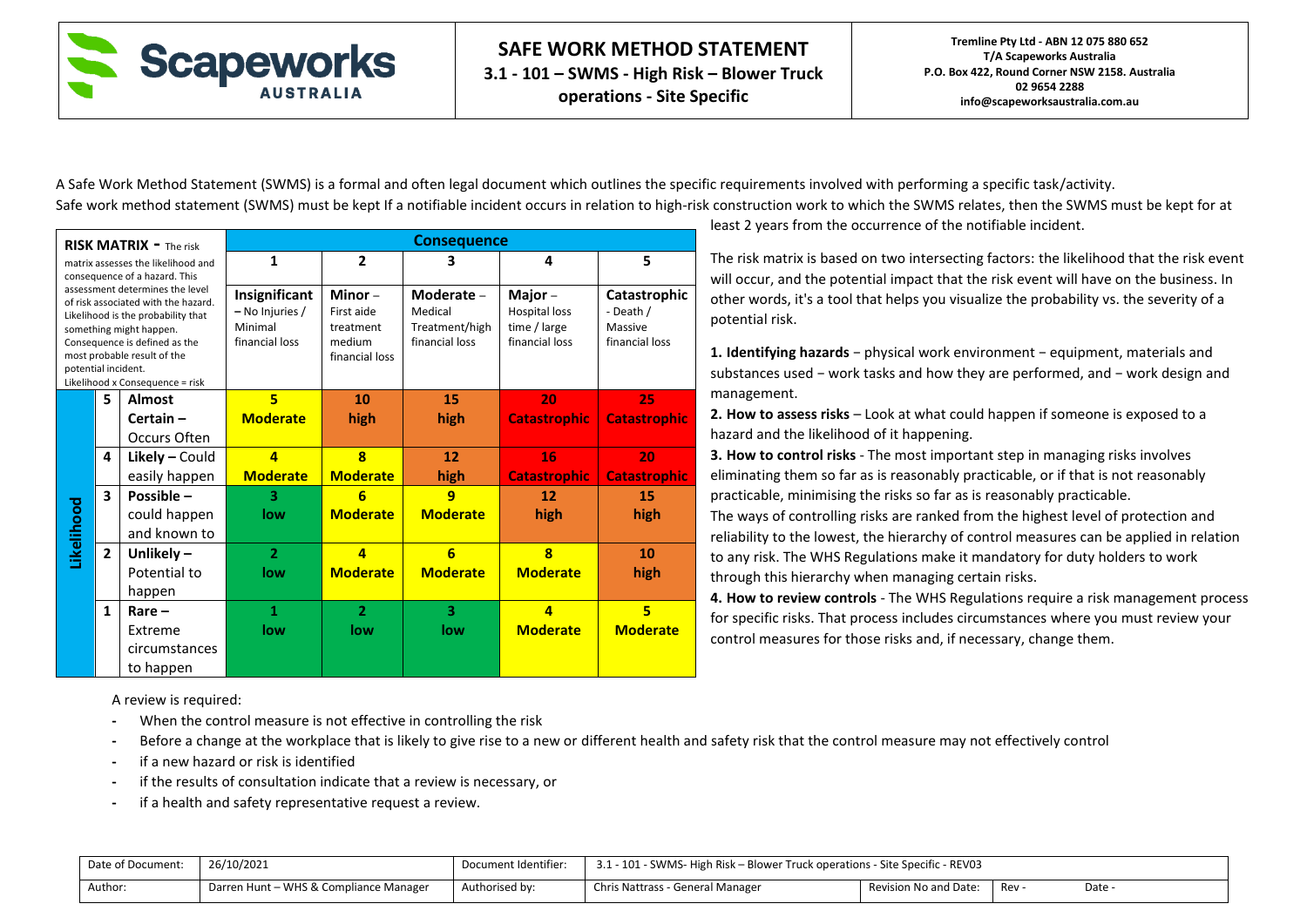

**3.1 - 101 – SWMS - High Risk – Blower Truck operations - Site Specific**

| Step           | Job/Task(s)<br><b>Break job down</b><br>into steps | Hazard(s)<br>Identify hazards associated with each step, examine each to find possibilities that<br>could lead to injury or environmental impact              |                |                         | <b>Risk Rating</b><br><b>From Table</b><br>on last page<br>$L \times C = R$ | <b>Solution / Control Measure / Safe Work Method</b><br>Using the previous two columns as a quide, decide what<br>actions are necessary to eliminate or minimise the hazards<br>that could lead to an accident, injury or occupational illness<br>or environmental impact | <b>New Risk</b><br>Rating<br><b>From Table</b><br>on last page<br>$L \times C = R$ |                |                | <b>Responsible</b><br><b>Persons to</b><br><i>implement</i><br>(Minimum<br><b>Competency Level)</b> |
|----------------|----------------------------------------------------|---------------------------------------------------------------------------------------------------------------------------------------------------------------|----------------|-------------------------|-----------------------------------------------------------------------------|---------------------------------------------------------------------------------------------------------------------------------------------------------------------------------------------------------------------------------------------------------------------------|------------------------------------------------------------------------------------|----------------|----------------|-----------------------------------------------------------------------------------------------------|
|                | Arrival to Site                                    | Not gone to correct location losing time                                                                                                                      |                | 3 <sup>1</sup>          | 12                                                                          | Read through site assessment plans prior to<br>leaving yard, this will detail instruction for site in<br>relation to parking, contact, work, product, and<br>induction details.                                                                                           | 2 <sup>1</sup>                                                                     | $\overline{3}$ | 6              |                                                                                                     |
|                |                                                    | Covid risk for workers or site, if contracted it can cause serious<br>health risk or death, shut down the site and zero work losing time<br>and productivity. | 4              | $\overline{4}$          | 16                                                                          | All workers sent to site have a negative Covid-<br>19 test within every 72 hours and are<br>vaccinated. Register supplied if site requires it.                                                                                                                            | 2 <sup>1</sup>                                                                     | $\overline{4}$ | 8              | Project Manager<br>Estimator                                                                        |
|                |                                                    | No site contact causing loss of time                                                                                                                          | 3 <sup>1</sup> | 3                       | 9 <sup>°</sup>                                                              | Contact site prior to arrival, for contact for<br>clarification on works and induction.                                                                                                                                                                                   |                                                                                    | 3              | $\overline{3}$ | Supervisor<br><b>WHS Manager</b>                                                                    |
|                |                                                    | Parking not indicated, risk of fines and loss time                                                                                                            |                | 3 <sup>2</sup>          | 12                                                                          | Pre organised with site, mapped out on<br>paperwork of site assessment. Vehicle<br>Movement Plan                                                                                                                                                                          |                                                                                    | 3              | 3              |                                                                                                     |
|                |                                                    | Not understanding of emergency process risk of harm if not knowing<br>in case of emergency                                                                    |                | $\overline{\mathbf{4}}$ | 16                                                                          | Induction to be completed prior to works<br>commencing.                                                                                                                                                                                                                   | $\overline{2}$                                                                     | Z              | 8              |                                                                                                     |
|                |                                                    | Traffic interference with setting up risk of being struck by vehicle and<br>causing traffic build up.                                                         | 4 <sup>1</sup> | $\overline{\mathbf{4}}$ | 16                                                                          | Reference the site assessment traffic<br>management and delineate work area                                                                                                                                                                                               | $\overline{2}$                                                                     | 4              | 8              |                                                                                                     |
|                | Site set up                                        | Overhead hazards, power, communication lines or cranes working.                                                                                               | 3 <sup>1</sup> | 5 <sub>5</sub>          | 15                                                                          | Assess all hazards and discuss with site<br>supervisor, risk assessment to be completed for<br>any further controls required to be put in place.                                                                                                                          |                                                                                    | 5              | $5\phantom{1}$ | Site Supervisor                                                                                     |
| $\overline{2}$ |                                                    | Trip hazards in area, risk to workers or self.                                                                                                                |                |                         | 16                                                                          | Clear obstructions/trip hazards in your work area<br>Consult with client to move items                                                                                                                                                                                    | 2                                                                                  | Z              | 8              | workers                                                                                             |
|                |                                                    | Manual handling lifting pipes and connecting them giving sprains<br>and strains with loss time injury.                                                        | 3 <sup>1</sup> | 4                       | 12                                                                          | Do not strain lifting or lift more than capability,<br>bend knees use legs not back and share load.<br>Share loads and team lifts where possible and<br>use mechanical aids when you can.                                                                                 | 2 <sup>1</sup>                                                                     | 4              | 8              |                                                                                                     |

| Date of Document: | 26/10/2021                             | Document Identifier: | 3.1 - 101 - SWMS- High Risk – Blower Truck operations - Site Specific - REV03 |                       |     |      |
|-------------------|----------------------------------------|----------------------|-------------------------------------------------------------------------------|-----------------------|-----|------|
| Author:           | Darren Hunt – WHS & Compliance Manager | Authorised by:       | Chris Nattrass - General Manager                                              | Revision No and Date: | Rev | Date |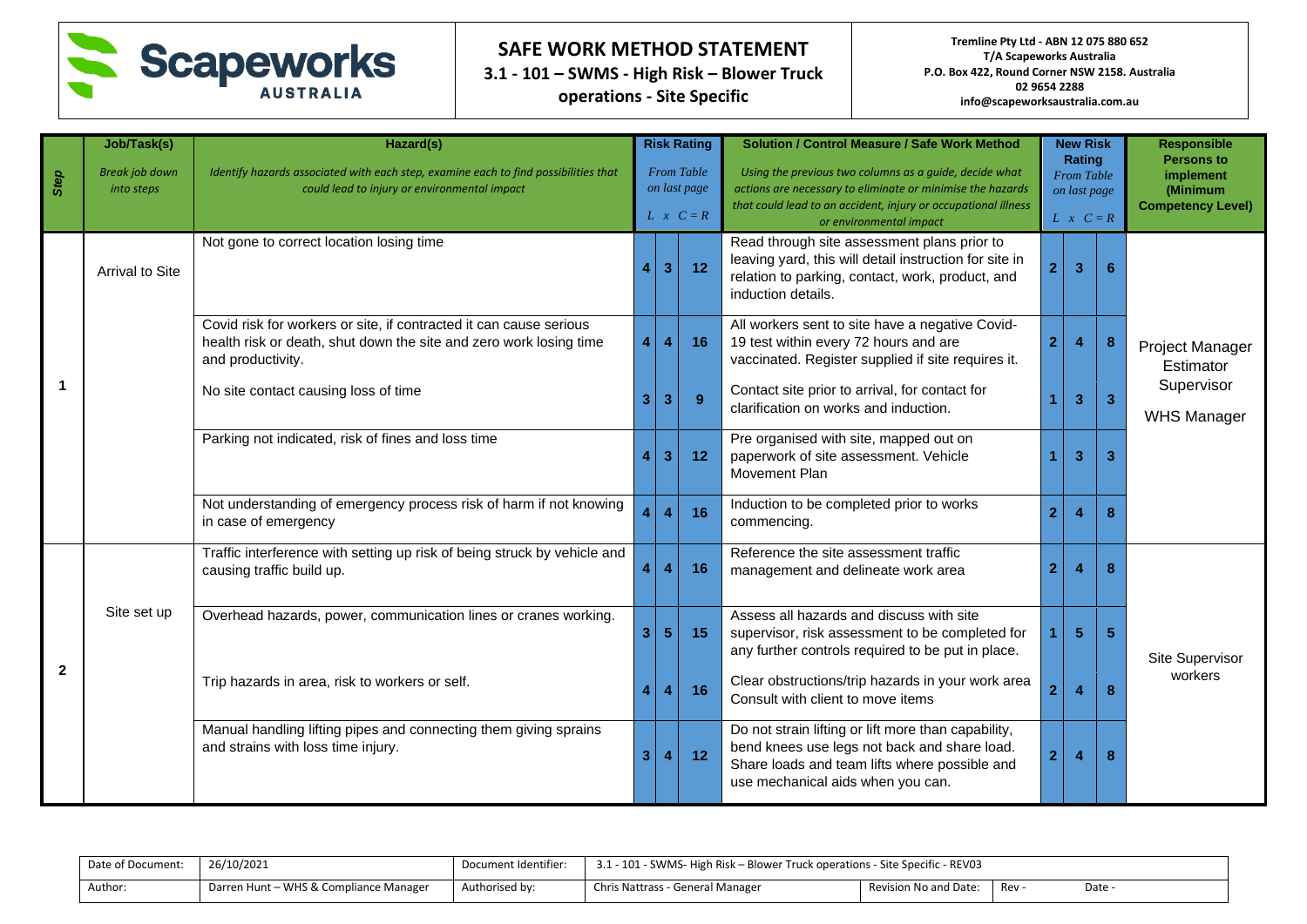

**3.1 - 101 – SWMS - High Risk – Blower Truck operations - Site Specific**

|      | Job/Task(s)                         | Hazard(s)                                                                                                                                              |                        | <b>Risk Rating</b>                                    |    | <b>Solution / Control Measure / Safe Work Method</b>                                                                                                                                                                                                                                                    |                                                       | <b>New Risk</b><br>Rating |    | <b>Responsible Persons</b><br>to implement |  |
|------|-------------------------------------|--------------------------------------------------------------------------------------------------------------------------------------------------------|------------------------|-------------------------------------------------------|----|---------------------------------------------------------------------------------------------------------------------------------------------------------------------------------------------------------------------------------------------------------------------------------------------------------|-------------------------------------------------------|---------------------------|----|--------------------------------------------|--|
| Step | <b>Break job down</b><br>into steps | Identify hazards associated with each step, examine each to find<br>possibilities that could lead to injury or environmental impact                    |                        | <b>From Table</b><br>on last page<br>$L \times C = R$ |    | Using the previous two columns as a quide, decide what actions are<br>necessary to eliminate or minimise the hazards that could lead to an<br>accident, injury or occupational illness or environmental impact                                                                                          | <b>From Table</b><br>on last page<br>$L \times C = R$ |                           |    | (Minimum<br><b>Competency Level)</b>       |  |
|      |                                     | Delivery pipe not secured and move around hitting and<br>falling on other workers causing injury.                                                      |                        | $\overline{\mathbf{4}}$                               | 16 | Secure all pipes with risk of moving or falling. Plan pipe<br>placement to minimise trip hazards. Set out exclusion<br>zones.                                                                                                                                                                           | $\overline{2}$                                        | 4                         |    |                                            |  |
|      |                                     | No consultation with other workers in the vicinity of<br>work zone, putting dust over other works and workers on<br>site, trip over hoses.             | $\overline{4}$         | 5 <sub>5</sub>                                        | 20 | Ensure all other workers are aware of hazards on start-<br>up and works, create a 10m perimeter to help eliminate<br>dust on others and material over them and their work.<br>Discuss and record on shift pre-start. Set up water hose<br>for product to add water if required for dust<br>suppression. | $\mathbf{2}$                                          | 5                         | 10 |                                            |  |
|      |                                     | Pipe joint dislodge come apart, putting product everywhere<br>hitting others on site causing injury.                                                   | 3                      | $\overline{4}$                                        | 12 | Ensure all joints are taped to avoid risk of latches<br>coming off from movement with blue metal products<br>possible but low risk, tape if required.                                                                                                                                                   |                                                       | 4                         |    |                                            |  |
| 3    | Pre-start of<br>operation           | Signage and no warning for noise on truck affecting<br>hearing.                                                                                        | $\boldsymbol{\Lambda}$ | $\overline{\mathbf{4}}$                               | 16 | Set out 10m buffer zone, display signage for hearing<br>protection. Record noise discussions in pre-start and<br>hearing protection is required in work area. Ensure<br>signage is displayed to warn others of hazards with<br>noise and trip hazards.                                                  | $\overline{2}$                                        | 4                         | 8  | <b>Site Supervisor</b><br><b>Workers</b>   |  |
|      |                                     | Pedestrians trip over hose coming off the truck, falling on<br>foot path or traffic areas on site, causing serious injury to<br>workers or public.     | $\overline{4}$         | $\overline{\mathbf{4}}$                               | 16 | Put out ramps over hose in pedestrian areas.                                                                                                                                                                                                                                                            | $\overline{2}$                                        |                           | 8  |                                            |  |
|      |                                     | Incorrect PPE leaving workers to exposer of injury and<br>inhaling dust with open to lung respiratory issues.                                          | 3                      | $\overline{4}$                                        | 12 | PPE to be always checked and worn as per<br>SWMS requirement and site requirements. Add water to<br>product through hose and or if possible pre moisten<br>product in the truck. Always monitor dust control.                                                                                           | $\overline{2}$                                        | 4                         | 8  |                                            |  |
|      |                                     | Plant and Equipment Failure                                                                                                                            | 4                      | $\overline{\mathbf{4}}$                               | 16 | Plant pre-start to be conducted prior to every shift,<br>faults are to be reported for actioning, any faults that<br>have risk to workers or the project is to be actioned<br>directly through the operations manager.                                                                                  | $\overline{2}$                                        | 4                         | 8  |                                            |  |
|      |                                     | Pipes worn out and blow out if not checked, this will spread<br>product in unwanted placed, possible hit people. Lost time<br>for clean up and repair. | $\overline{4}$         | $\overline{\mathbf{4}}$                               | 16 | Check all joints and continuously during the operation<br>spot check lines. Tape clamps when using gravels and<br>sands or in high traffic areas.                                                                                                                                                       | $\mathbf{2}$                                          | 4                         | 8  |                                            |  |

| Date of Document: | 26/10/2021                             | Document Identifier: | 3.1 - 101 - SWMS- High Risk – Blower Truck operations - Site Specific - REV03 |                       |     |        |
|-------------------|----------------------------------------|----------------------|-------------------------------------------------------------------------------|-----------------------|-----|--------|
| Author:           | Darren Hunt – WHS & Compliance Manager | Authorised by:       | Chris Nattrass - General Manager                                              | Revision No and Date: | Rev | Date - |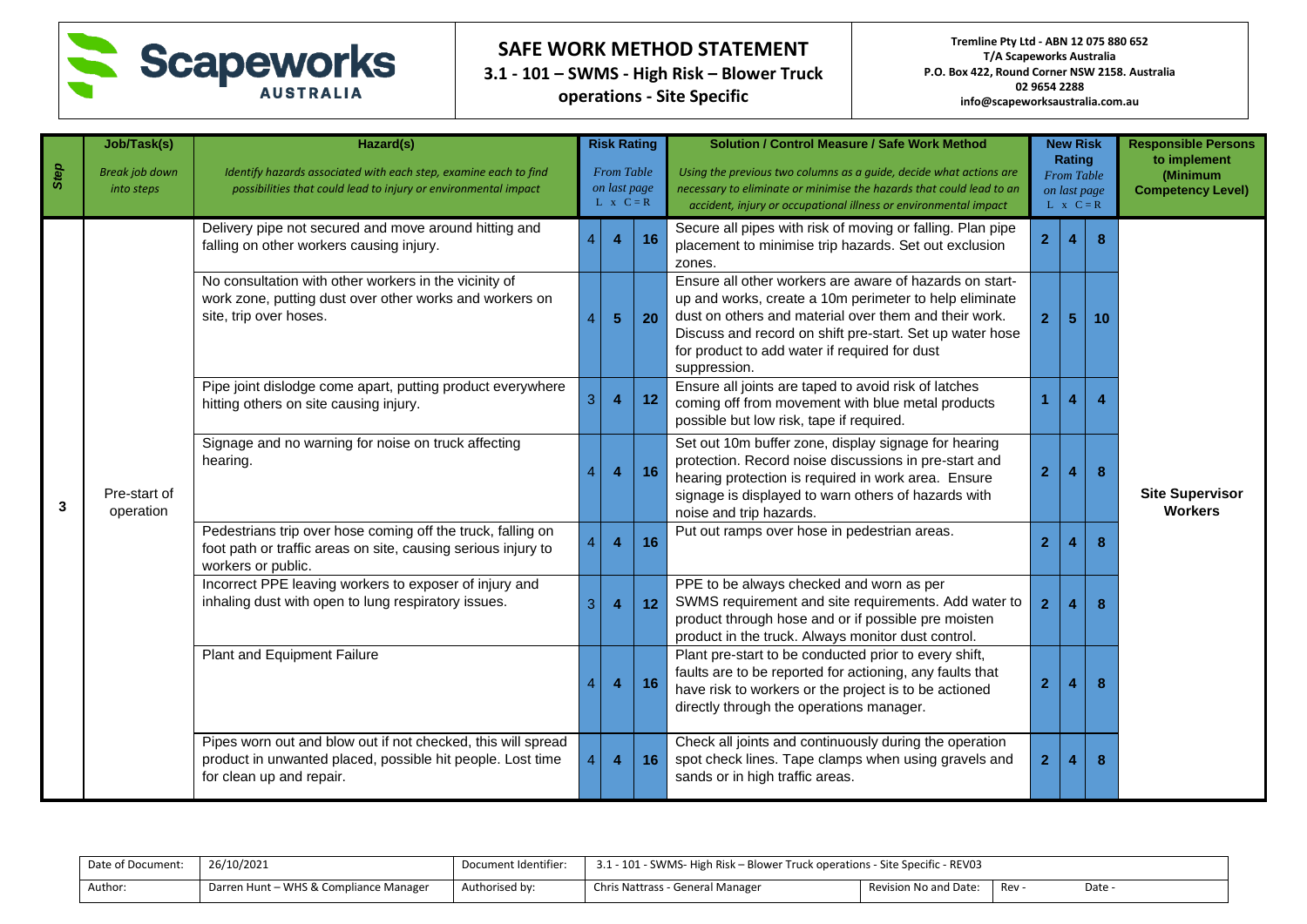

**3.1 - 101 – SWMS - High Risk – Blower Truck operations - Site Specific**

|      | Job/Task(s)                         | Hazard(s)                                                                                                                                                                                                                                            |                                                       | <b>Risk Rating</b>      |           | <b>Solution / Control Measure / Safe Work Method</b>                                                                                                                                                                                                                                                                                                                                                                                                                      |                | <b>New Risk</b>                                                 |                  | <b>Responsible</b>                                                     |
|------|-------------------------------------|------------------------------------------------------------------------------------------------------------------------------------------------------------------------------------------------------------------------------------------------------|-------------------------------------------------------|-------------------------|-----------|---------------------------------------------------------------------------------------------------------------------------------------------------------------------------------------------------------------------------------------------------------------------------------------------------------------------------------------------------------------------------------------------------------------------------------------------------------------------------|----------------|-----------------------------------------------------------------|------------------|------------------------------------------------------------------------|
| Step | <b>Break job down</b><br>into steps | Identify hazards associated with each step, examine<br>each to find possibilities that could lead to injury or<br>environmental impact                                                                                                               | <b>From Table</b><br>on last page<br>$L \times C = R$ |                         |           | Using the previous two columns as a guide, decide what actions are necessary to<br>eliminate or minimise the hazards that could lead to an accident, injury or<br>occupational illness or environmental impact                                                                                                                                                                                                                                                            |                | Rating<br><b>From Table</b><br>on last page<br>$L \times C = R$ |                  | <b>Persons to</b><br>implement<br>(Minimum<br><b>Competency Level)</b> |
| 4    | Delineation<br>of work area         | Work areas not defined or do not have<br>barriers may put others at risk of contact with<br>plant. Causing injury, entanglement.                                                                                                                     | 5                                                     | 4                       | 20        | Control measures that may be considered:<br>road closures, work areas closed, footpath or high traffic area<br>closures, detours signing, traffic controllers or exclusion zones.                                                                                                                                                                                                                                                                                         | $\overline{2}$ |                                                                 | 8                | <b>Site Supervisor</b><br><b>Workers</b>                               |
|      |                                     | Operation of the blower at the blower unit is<br>noisy and standing for long periods of time<br>near it will cause hearing damage or loss.                                                                                                           | 4                                                     | $\overline{4}$          | 16        | Place a barrier or more around blower with witches' hats or other to<br>prevent others coming near extensive noise zone, ear protection is<br>to be worn around Blower when in operation                                                                                                                                                                                                                                                                                  |                | 4                                                               | $\boldsymbol{A}$ |                                                                        |
|      |                                     | No warning of start up to other workers in the<br>area, blowing dust and product in work area,<br>hitting others inhale of dust from product.                                                                                                        | 5                                                     | $\overline{4}$          | <b>20</b> | Call out when starting up for a warning e.g. "Blower Starting" ensure<br>the consultation has taken place for work area clearance. All<br>workers are to wear dust mask while in operation.                                                                                                                                                                                                                                                                               | $\overline{2}$ |                                                                 | 8                |                                                                        |
| 5    | Run<br>Operation of<br>blower       | Holding pipe while operating can cause<br>strains and sprains products can make pipes<br>kick hard when blocking and releasing, this<br>can cause discomfort or muscular aches and<br>pains, even if they are experienced in holding<br>blower hose. | 4                                                     | $\overline{4}$          | 16        | Persons holding hose are to trained and aware of risks, they are to<br>be shown the correct technique by an experienced operator.                                                                                                                                                                                                                                                                                                                                         | $\overline{2}$ |                                                                 | 8                | <b>Site Supervisor</b><br><b>Workers</b>                               |
|      |                                     | Tripping and falling over hazards when<br>moving around work area, causing serious<br>injury.                                                                                                                                                        | 3                                                     | $\overline{4}$          | 12        | Check work area, spotter to watch for hazards and notify person<br>operating blower for unforeseen hazards or obstacles                                                                                                                                                                                                                                                                                                                                                   | $\overline{2}$ |                                                                 | 8                |                                                                        |
| 6    | Working at<br>Heights               | Workers working at heights with no protection<br>of falling from one level to the next, no system<br>to prevent falls, resulting in serious injury or<br>death.                                                                                      | 5                                                     | $\sqrt{5}$              | <b>25</b> | A guard rail system is required to be in place attached to the<br>structure and be capable of withstanding loads that will be applied<br>e.g. workers falling against rail. The guardrail needs to be of a top<br>rail 900mm to 1100mm above the working surface, a-mid rail, and a<br>toe board. It is possible the toe board is the top edge of working<br>surface as long as its 100mm or greater. No worker is to work or<br>take any risk with working from heights. | $\overline{2}$ | 5 <sub>5</sub>                                                  | 10               | <b>Site Supervisor</b><br><b>Workers</b>                               |
|      |                                     | Individual fall arrest systems must only be<br>used where it is not reasonably practicable to<br>use higher level control measures, this can<br>still result in serious injury.                                                                      | 4                                                     | $\overline{\mathbf{4}}$ | 16        | A restraint technique controls a person's movement by physical<br>preventing the person from reaching a position at which there is a<br>risk of fall. It consists of a harness that is connected by a lanyard to<br>an anchorage or horizontal lifeline. It must be set up to protect the<br>wearer from reaching the unprotected edge. Used commonly to<br>install a fall prevention device.                                                                             | 3              | 4                                                               | 12               |                                                                        |

| Date of Document: | 26/10/2021                             | Document Identifier: | 3.1 - 101 - SWMS- High Risk – Blower Truck operations - Site Specific - REV03 |                       |     |      |
|-------------------|----------------------------------------|----------------------|-------------------------------------------------------------------------------|-----------------------|-----|------|
| Author:           | Darren Hunt - WHS & Compliance Manager | Authorised by:       | Chris Nattrass - General Manager                                              | Revision No and Date: | Rev | Date |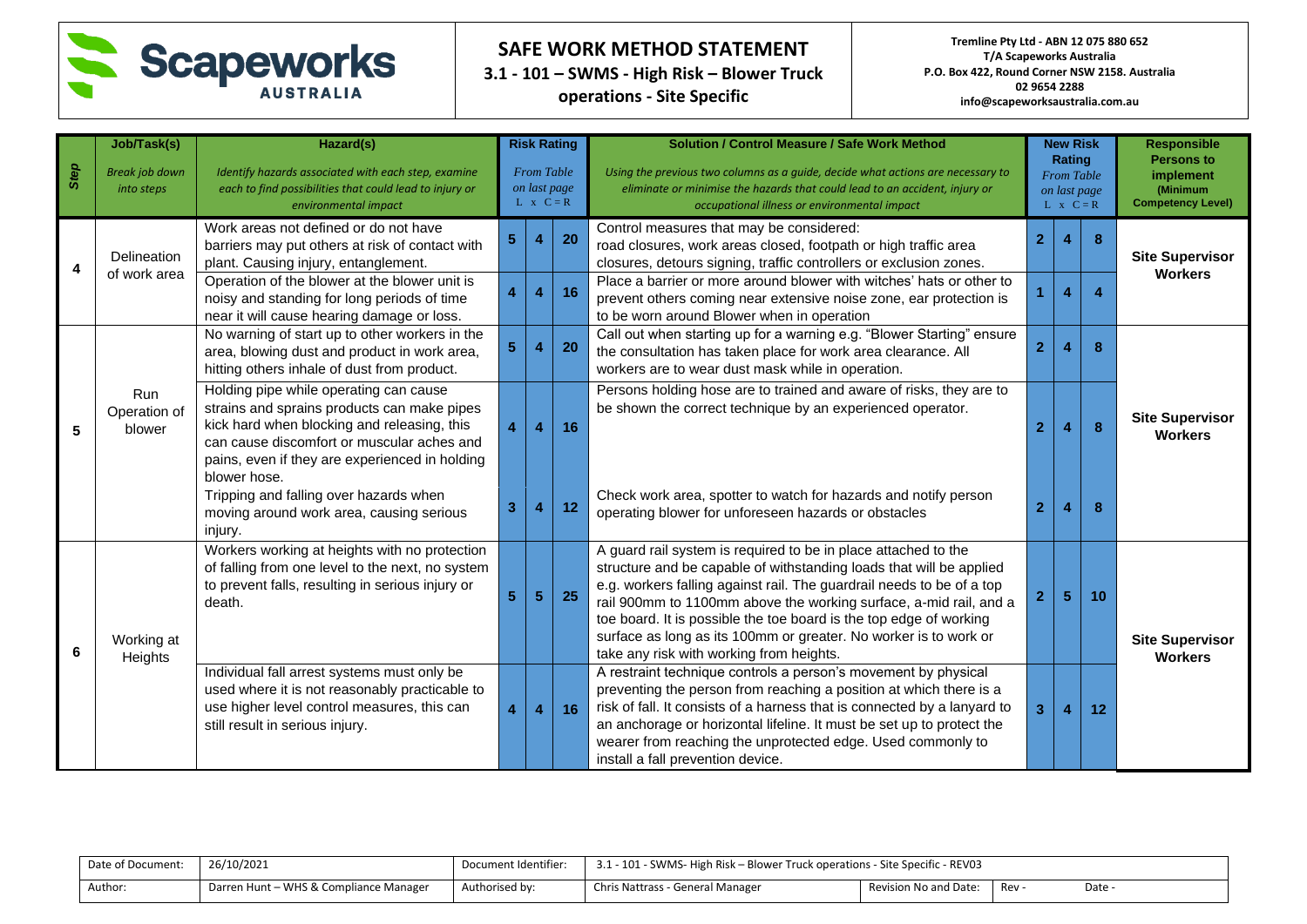

**3.1 - 101 – SWMS - High Risk – Blower Truck operations - Site Specific**

|                | Job/Task(s)                         | Hazard(s)                                                                                                                                                                                 | <b>Risk Rating</b><br><b>From Table</b><br>on last page<br>$L \times C = R$ |                |           | <b>Solution / Control Measure / Safe Work Method</b><br>Using the previous two columns as a quide, decide what actions are necessary to eliminate<br>or minimise the hazards that could lead to an accident, injury or occupational illness or<br>environmental impact                                                                                                                                                                                                                                                                                                                                                                                                                                                                                                                                                                                                                                                                                                                                                                                                                                                                                                                                                                                                                                                                                                                                                                                                                                                                                                                                                                                                                                                                                                                                                                                                                                                                                                                                                                                                                                       |  | <b>New Risk</b><br>Rating<br><b>From Table</b><br>on last page<br>$L \times C = R$ |    | <b>Responsible</b><br><b>Persons to</b><br>implement (Minimum<br><b>Competency Level)</b> |
|----------------|-------------------------------------|-------------------------------------------------------------------------------------------------------------------------------------------------------------------------------------------|-----------------------------------------------------------------------------|----------------|-----------|--------------------------------------------------------------------------------------------------------------------------------------------------------------------------------------------------------------------------------------------------------------------------------------------------------------------------------------------------------------------------------------------------------------------------------------------------------------------------------------------------------------------------------------------------------------------------------------------------------------------------------------------------------------------------------------------------------------------------------------------------------------------------------------------------------------------------------------------------------------------------------------------------------------------------------------------------------------------------------------------------------------------------------------------------------------------------------------------------------------------------------------------------------------------------------------------------------------------------------------------------------------------------------------------------------------------------------------------------------------------------------------------------------------------------------------------------------------------------------------------------------------------------------------------------------------------------------------------------------------------------------------------------------------------------------------------------------------------------------------------------------------------------------------------------------------------------------------------------------------------------------------------------------------------------------------------------------------------------------------------------------------------------------------------------------------------------------------------------------------|--|------------------------------------------------------------------------------------|----|-------------------------------------------------------------------------------------------|
| Step           | <b>Break job down</b><br>into steps | Identify hazards associated with each step,<br>examine each to find possibilities that could<br>lead to injury or environmental impact                                                    |                                                                             |                |           |                                                                                                                                                                                                                                                                                                                                                                                                                                                                                                                                                                                                                                                                                                                                                                                                                                                                                                                                                                                                                                                                                                                                                                                                                                                                                                                                                                                                                                                                                                                                                                                                                                                                                                                                                                                                                                                                                                                                                                                                                                                                                                              |  |                                                                                    |    |                                                                                           |
| $\overline{7}$ | Manual<br>handling                  | Serious injury can be caused by<br>incorrect operation of blower hose<br>and incorrect footing, workers can fall<br>or be pushed back and hit objects<br>when blockages clear hose lines. | 5                                                                           | 5 <sup>5</sup> | <b>25</b> | Always be aware of and prepared for the fact that a sudden increase in<br>force can occur should a partial blockage break free and be blown through<br>the hose. Failure to have a firm grip on the hose and good balanced stance<br>could result in the operator losing control of the hose, losing their balance<br>or both.<br>Maintain approved techniques for holding the hose and nozzle during<br>application. I.e.<br>#Over the Hip: Place the hose on the hip and hold it firmly against the<br>body such that the end of the hose is about 75% of arm length out from the<br>body (not including the sock). Use the free hand to grip the end of the hose<br>and direct the product flow.<br>#On the Shoulder: Place the hose on the shoulder and loop your arm up<br>and over the hose to hold it firmly in position, such that the end of the<br>hose is about 75% of arm length out from the body (not including the sock).<br>Hold the end of the hose with your free hand to direct the product flow.<br>#Ergonomics: maintain a good posture and keep the back straight during<br>application. Do not bend, twist, or lean to the side, if you must swivel,<br>swivel from the hips, and keep the back straight. Be conscious of the fact<br>the hose is behind you, do not take big steps backwards, that could cause<br>you to step on the hose and lose your balance. If you must walk backwards<br>take small steps keeping the foot close to the ground that would enable you<br>to feel any object before you stood on it. Rotate roles with the Spotter every<br>20 - 30 minutes to avoid fatigue due to manual handling and vibration.<br>#Spotter: The role of the Spotter is to act as Safety Man for the Applicator,<br>because the Applicator is focused on the product, continually move and<br>adjust the position of the hose such that the Applicator will not stumble/trip<br>over it if he steps backwards. Keep an eye out for and warn Applicator of<br>any dangers behind him that could cause a slip, trip, or fall, e.g. a step,<br>raised garden border or drop off. |  | 5                                                                                  | 10 | <b>Site Supervisor</b><br><b>Workers</b>                                                  |

| Date of Document: | 26/10/2021                             | Document Identifier: | 3.1 - 101 - SWMS- High Risk – Blower Truck operations - Site Specific - REV03 |                       |     |      |
|-------------------|----------------------------------------|----------------------|-------------------------------------------------------------------------------|-----------------------|-----|------|
| Author:           | Darren Hunt – WHS & Compliance Manager | Authorised by:       | Chris Nattrass - General Manager                                              | Revision No and Date: | Rev | Date |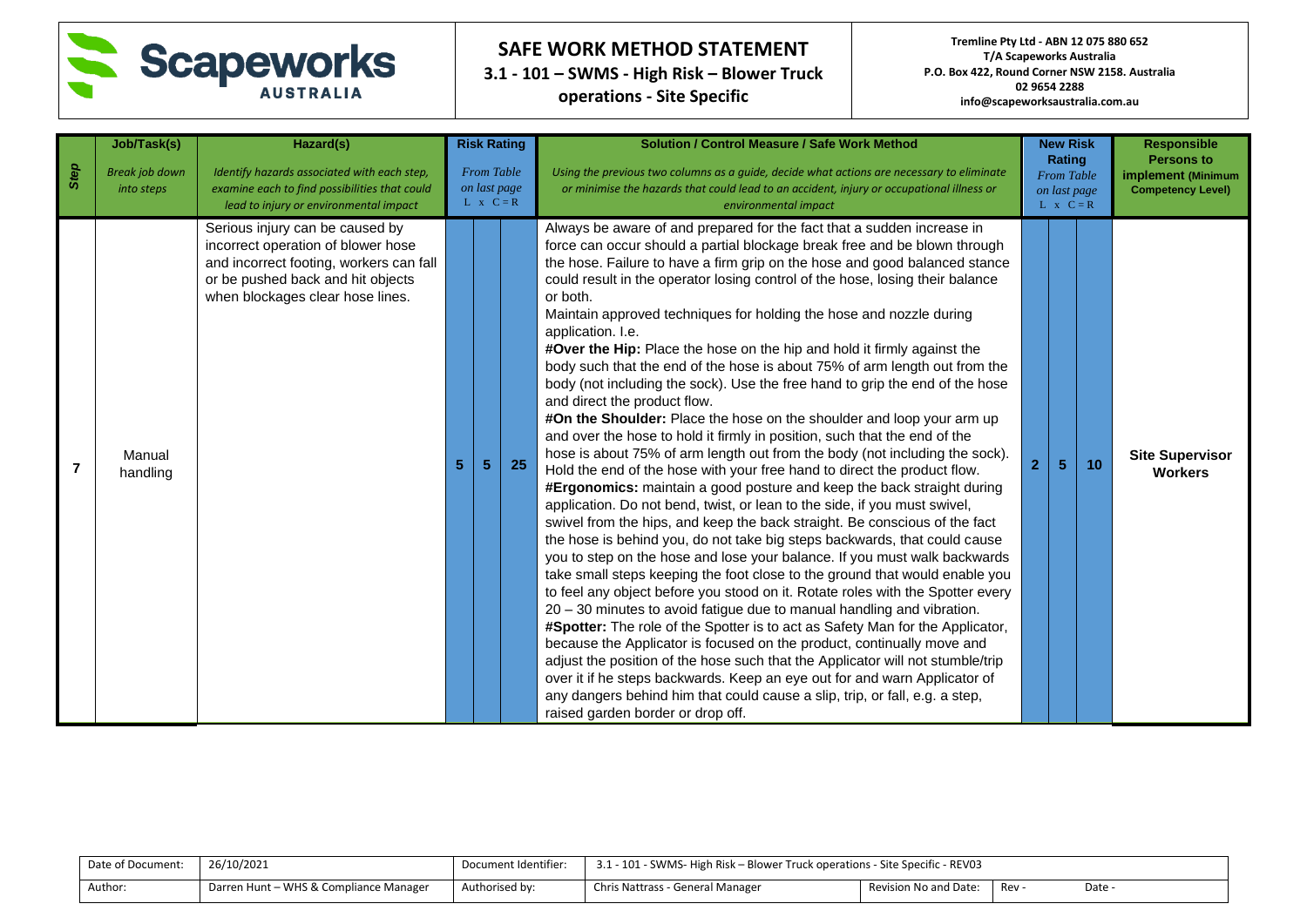

**3.1 - 101 – SWMS - High Risk – Blower Truck operations - Site Specific**

**Tremline Pty Ltd - ABN 12 075 880 652 T/A Scapeworks Australia P.O. Box 422, Round Corner NSW 2158. Australia 02 9654 2288 info@scapeworksaustralia.com.au**

| Step | Job/Task(s)<br><b>Break job down</b><br>into steps | Hazard(s)<br>Identify hazards associated with each step,<br>examine each to find possibilities that could lead<br>to injury or environmental impact | <b>Risk Rating</b><br>From Table on<br>last page<br>$L \times C = R$ |                       |    | <b>Solution / Control Measure / Safe Work Method</b><br>Using the previous two columns as a guide, decide what actions are<br>necessary to eliminate or minimise the hazards that could lead to an<br>accident, injury or occupational illness or environmental impact | <b>New Risk</b><br>Rating<br>From Table on<br>last page<br>$L \times C = R$ |                         |   | <b>Responsible Persons to</b><br>implement (Minimum<br><b>Competency Level)</b> |
|------|----------------------------------------------------|-----------------------------------------------------------------------------------------------------------------------------------------------------|----------------------------------------------------------------------|-----------------------|----|------------------------------------------------------------------------------------------------------------------------------------------------------------------------------------------------------------------------------------------------------------------------|-----------------------------------------------------------------------------|-------------------------|---|---------------------------------------------------------------------------------|
|      |                                                    | Manual handling hoses sprains and<br>strains caused by lifting, pulling, and<br>bending.                                                            | $\overline{\mathbf{4}}$                                              | 4                     | 16 | Use proper manual handling techniques and share loads.                                                                                                                                                                                                                 | $\overline{2}$                                                              | 4                       | 8 |                                                                                 |
| 8    | Clean up and<br>pack up                            | Dust inhalation from blowing and<br>sweeping                                                                                                        | 5 <sub>5</sub>                                                       | $5\phantom{.0}$       | 25 | Ensure PPE is still on for protection from dust and leave all<br>warning signs out till pack up is complete.                                                                                                                                                           |                                                                             | 5 <sub>5</sub>          | 5 | Supervisor<br>worker                                                            |
|      |                                                    | Not securing items on truck or trailer<br>will let them come off during travel,<br>causing death or serious injury                                  | $\overline{\mathbf{4}}$                                              | $5\phantom{.0}$<br>20 |    | All loads are to be secured and not allowed to become free in<br>travel, check the load restraint is adequate to hold load, check<br>with supervisor to source information if required to.                                                                             |                                                                             | $\overline{\mathbf{4}}$ | 4 |                                                                                 |
|      |                                                    |                                                                                                                                                     |                                                                      |                       |    |                                                                                                                                                                                                                                                                        |                                                                             |                         |   |                                                                                 |
|      |                                                    |                                                                                                                                                     |                                                                      |                       |    |                                                                                                                                                                                                                                                                        |                                                                             |                         |   |                                                                                 |
|      |                                                    |                                                                                                                                                     |                                                                      |                       |    |                                                                                                                                                                                                                                                                        |                                                                             |                         |   |                                                                                 |
|      |                                                    |                                                                                                                                                     |                                                                      |                       |    |                                                                                                                                                                                                                                                                        |                                                                             |                         |   |                                                                                 |
|      |                                                    |                                                                                                                                                     |                                                                      |                       |    |                                                                                                                                                                                                                                                                        |                                                                             |                         |   |                                                                                 |

Date of Document: 26/10/2021 Document Identifier: 3.1 - 101 - SWMS- High Risk – Blower Truck operations - Site Specific - REV03 Author: **Darren Hunt – WHS & Compliance Manager** Authorised by: Chris Nattrass - General Manager Revision No and Date: Rev - Date -